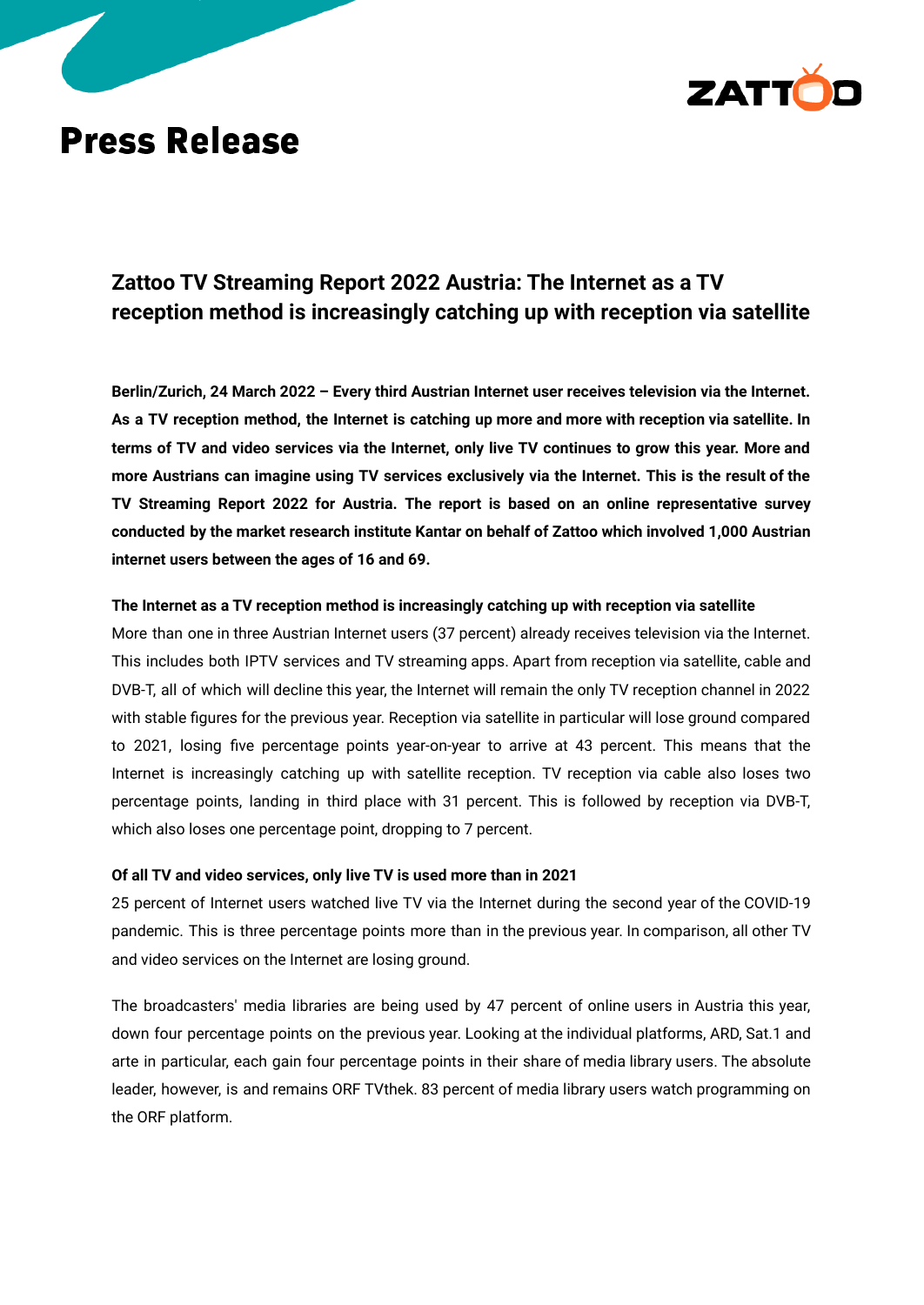

YouTube usage also drops from 69 percent in 2021 to 66 percent in 2022. However, it is still the TV and video delivery platform which is used the most by Austrian Internet users.

Video-on-demand services also lose two percentage points compared to the previous year and are being used by 29 percent of Internet users in 2022. In terms of the individual providers, Netflix especially makes a big gain of seven percentage points in Austria, but at 73 percent is still behind its competitor Amazon Prime Video. The latter remains almost at the previous year's level at 76 percent, which is one percentage point less than in 2021. Disney+ is the clear winner among the video-on-demand providers and will make the biggest jump in its share this year from 20 percent in 2021 to 33 percent in 2022.

For the first time this year, the survey also asked about the use of video content offered via social media. These came in at 20 percent in the first year of the survey.

## **Growth in the use of Smart TVs**

74 percent of Internet users who watch TV at least once a week already use TV streaming services. In answer to the question of which devices are used the most for TV streaming, smart TVs are in the lead this year, scoring the number one spot. More than every second TV streaming user (55 percent) watches on a smart TV. This is four percentage points more than in the previous year. By contrast, usage on all other device categories is stagnating or falling this year. While PCs and laptops were still on a par with smart TVs in 2021, they will only account for 46 percent this year, five percentage points less than last year. Smartphones are also losing five percentage points and take third place with 32 percent. This is followed by tablets with 26 percent, then streaming devices with 18 percent and game consoles with 6 percent.

#### **More and more Austrians can imagine using TV services exclusively via the Internet**

When asked whether Austrian Internet users can imagine using TV offerings exclusively via the Internet in the future, more than half (53 percent) already say they can imagine this as (very) likely to happen. This is three percentage points more than in the previous year. The number of people who already use TV services exclusively via the Internet also increased by two percentage points to 5 percent in 2022. At the same time, the number of those who cannot imagine doing this has fallen further compared to 2021 and is now only 19 percent.